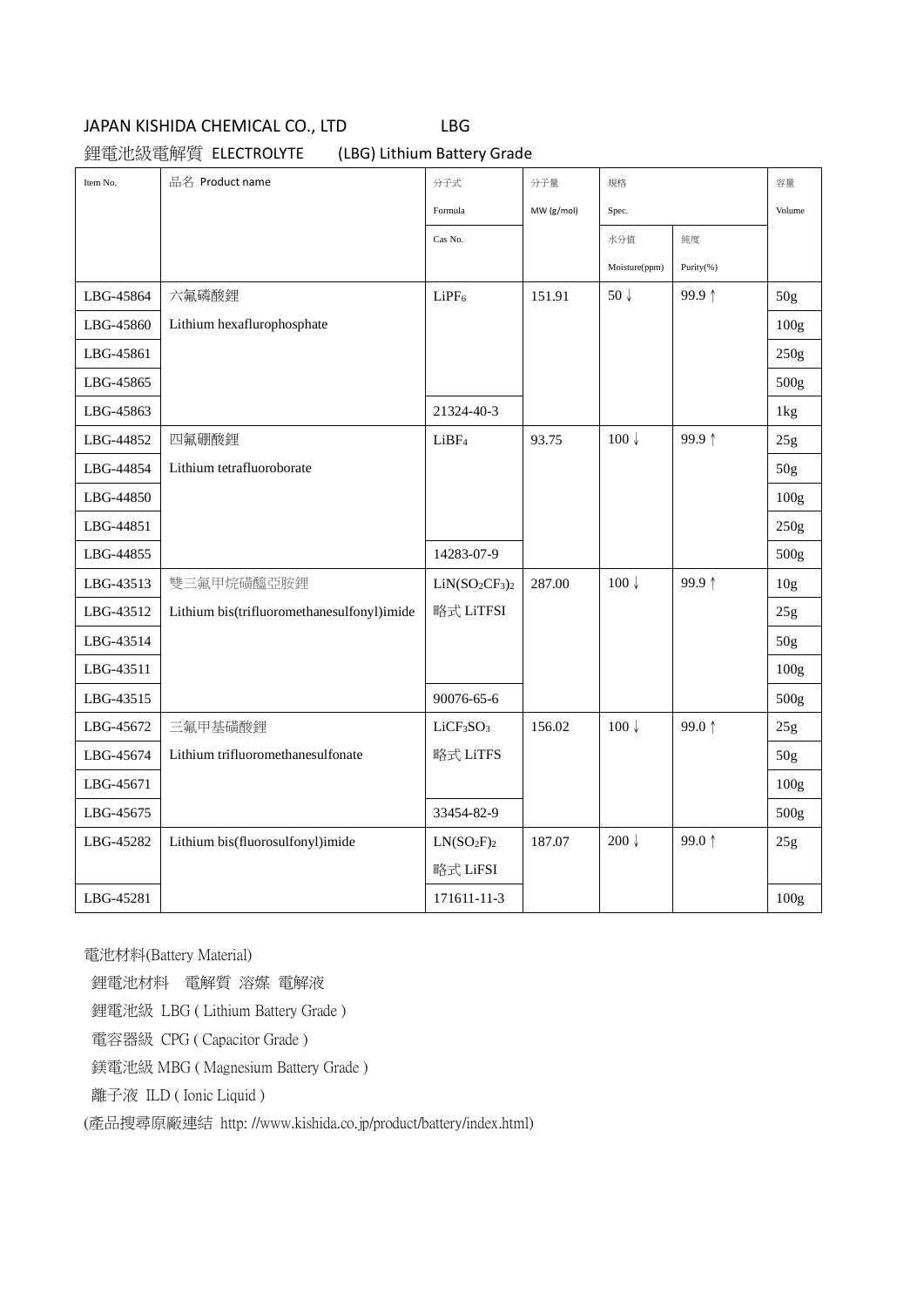| 高純度溶媒     | (LBG) Solvent                |                |         |             |           |       |                  |           |                  |
|-----------|------------------------------|----------------|---------|-------------|-----------|-------|------------------|-----------|------------------|
| Item No.  | 品名 Product name              | 分子式 Formula    | 分子量 MW  | <b>LUMO</b> | HOMO      | 雙級子   | 規格 Spec.         |           | 容量               |
|           |                              |                | (g/mol) |             |           |       |                  |           | volume           |
|           |                              | Cas No.        |         |             |           |       | Moisture (ppm)   | Purity(%) |                  |
| LBG-64955 | 碳酸丙烯酯                        | PC             | 102.09  | 1.3118      | $-11.903$ | 5.264 | $30\sqrt{ }$     | 99.5↑     | 500g             |
| LBG-64951 | Propylene carbonate          | 108-32-7       |         |             |           |       |                  |           | 1kg              |
| LBG-29015 | 碳酸乙烯酯                        | $\rm EC$       | 88.06   | 1.2416      | $-11.906$ | 5.068 | $30\sqrt{ }$     | 99.5↑     | 500g             |
| LBG-29011 | Ethylene carbonate           | $96 - 49 - 1$  |         |             |           |       |                  |           | 1kg              |
| LBG-84922 | 碳酸亞乙烯酯                       | <b>VC</b>      | 86.05   | 0.0151      | $-10.336$ | 4.473 | $100 \downarrow$ | 99.5↑     | 25g              |
| LBG-84923 | Vinylene carbonate           |                |         |             |           |       |                  |           | 50g              |
| LBG-84920 |                              |                |         |             |           |       |                  |           | 100g             |
| LBG-84925 |                              |                |         |             |           |       |                  |           | 500g             |
| LBG-84921 |                              | 872-36-6       |         |             |           |       |                  |           | 1kg              |
| LBG-84532 | 碳酸乙烯亞乙酯                      | <b>VEC</b>     | 114     | 0.456       | $-10.982$ | 5.268 | 500 $\downarrow$ | 93.5 ↑    | 25g              |
| LBG-84531 | Vinyl ethylene carbonate     |                |         |             |           |       |                  |           | 100g             |
| LBG-84534 |                              |                |         |             |           |       |                  |           | 250g             |
| LBG-84535 |                              |                |         |             |           |       |                  |           | 500g             |
| LBG-84533 |                              | 4427-96-7      |         |             |           |       |                  |           | 1kg              |
| LBG-45282 | 氟帶碳酸乙烯酯                      | <b>FEC</b>     | 106.05  | 0.9829      | $-12.335$ | 4.703 | $50\sqrt{ }$     | 99.5↑     | 25g              |
| LBG-32054 | Fluoroethylene carbonate     |                |         |             |           |       |                  |           |                  |
| LBG-45281 |                              | 114435-02-8    |         |             |           |       |                  |           | 100g             |
| LBG-24835 | 碳酸二甲酯                        | DMC            | 90.08   | 1.1369      | $-11.624$ | 0.304 | $30\sqrt{ }$     | 99.5↑     | 500g             |
| LBG-24831 | Dimethyl carbonate           | 616-38-6       |         |             |           |       |                  |           | 1kg              |
| LBG-23605 | 碳酸二乙酯                        | DEC            | 118.13  | 1.1213      | $-11.453$ | 0.568 | $30\sqrt{ }$     | 99.5 ↑    | 500g             |
| LBG-23601 | Diethyl carbonate            | $105 - 58 - 8$ |         |             |           |       |                  |           | 1kg              |
| LBG-31385 | 碳酸甲乙酯 Ethyl methyl           | EMC            | 104.1   | 1.1309      | $-11.543$ | 0.52  | $30\downarrow$   | 99.5↑     | 500 <sub>g</sub> |
| LBG-31381 | carbonate                    | 623-53-0       |         |             |           |       |                  |           | 1kg              |
| LBG-99792 | 碳酸雙(2,2,2-三氟乙烯)酯             | <b>TFEC</b>    | 226.07  |             |           |       | $30\downarrow$   | 99.0↑     | 500g             |
| LBG-99793 | Bis(2,2,2-trifluoroethyl)car | 1513-87-7      |         |             |           |       |                  |           | 1kg              |
|           | bonate                       |                |         |             |           |       |                  |           |                  |
| LBG-29385 | 乙二醇二甲醚                       | ${\rm DME}$    | 90.12   | 2.5256      | $-10.506$ | 0.042 | $30\downarrow$   | 99.5↑     | 500ml            |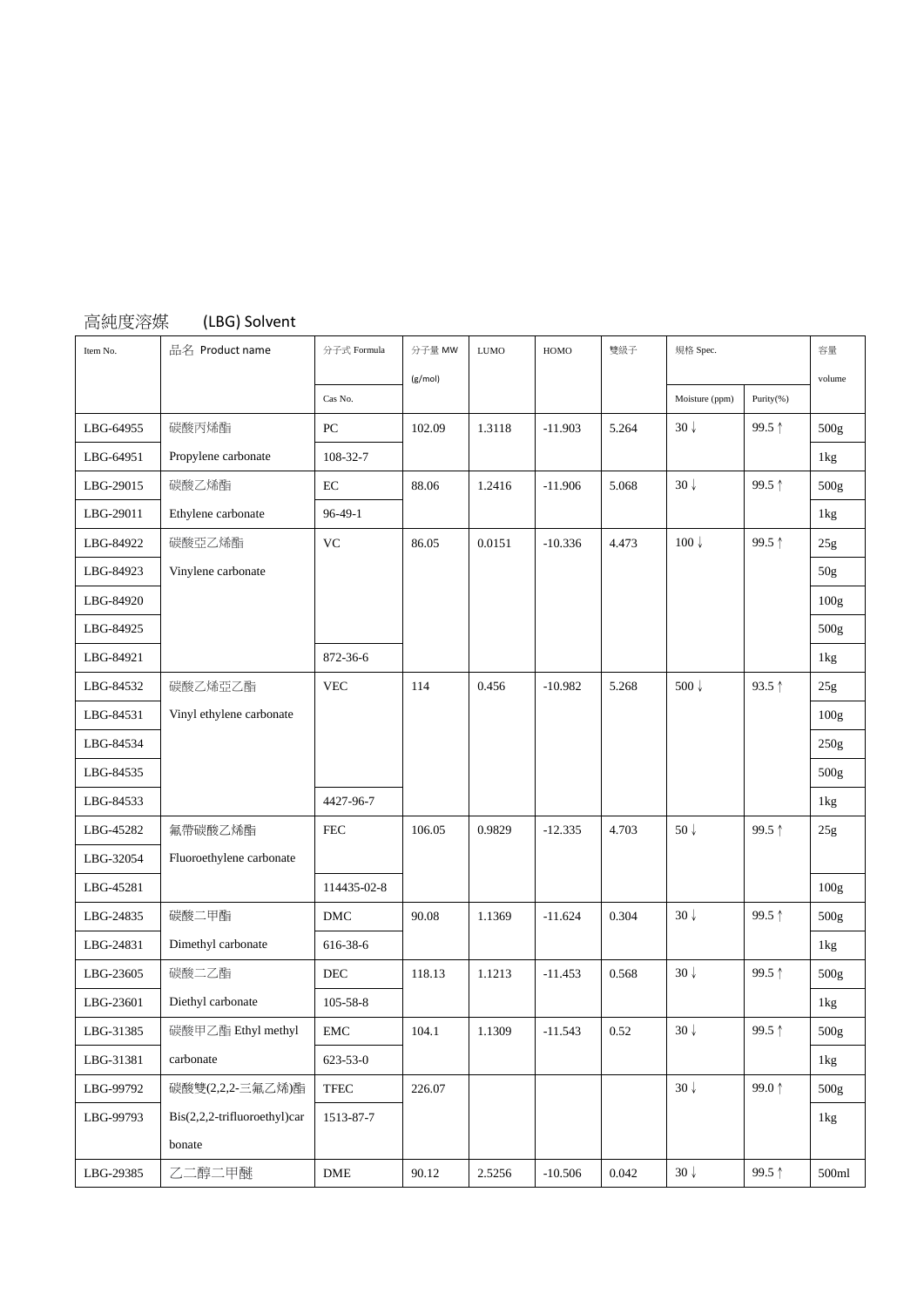| LBG-29381 | Dimethoxy ethahane  | $110-72-4$ |        |        |           |       |                |                 | 1L    |
|-----------|---------------------|------------|--------|--------|-----------|-------|----------------|-----------------|-------|
| LBG-29365 | 1,2-Diethoxy ethane | <b>DEE</b> | 118.17 | 2.436  | $-10.408$ | 0.036 | $30\sqrt{ }$   | 97.0 $\uparrow$ | 500ml |
|           |                     | $629-14-1$ |        |        |           |       |                |                 |       |
| LBG-23662 | Diglyme             | 111-96-6   | 134.17 | 2.1992 | $-10.499$ | 1.426 | $30\downarrow$ | 99.0 $1$        | 25ml  |
| LBG-80212 | Triglyme            | 112-49-2   | 178.18 | 2.0191 | $-10.511$ | 0.162 | $30\sqrt{ }$   | 98.0 $\uparrow$ | 25ml  |
| LBG-76792 | Tetraglyme          | 143-24-8   | 222.28 | .9117  | $-10.522$ | 1.424 | $30\sqrt{ }$   | 98.0 $\uparrow$ | 25ml  |

## 高純度溶媒 (LBG) Solvent

| Item No.  | 品名 Product name            | 分子式 Formula                 | 分子量 MW  | <b>LUMO</b> | HOMO      | 雙級子   | 規格 Spec.        |           | 容量              |
|-----------|----------------------------|-----------------------------|---------|-------------|-----------|-------|-----------------|-----------|-----------------|
|           |                            |                             | (g/mol) |             |           |       |                 |           | volume          |
|           |                            | Cas No.                     |         |             |           |       | Moisture (ppm)  | Purity(%) |                 |
| LBG-48574 | Methyl acetate             | MA                          | 74.08   | 1.0965      | $-11.411$ | 1.629 | $30\downarrow$  | 99.5↑     | 100ml           |
| LBG-48575 |                            | 79-20-9                     |         |             |           |       |                 |           | 500ml           |
| LBG-28514 | Ethyl acetate              | $\rm EA$                    | 88.11   | 1.1482      | $-11.246$ | 1.732 | $30\downarrow$  | 99.5↑     | 100ml           |
| LBG-28515 |                            | 141-78-6                    |         |             |           |       |                 |           | 500ml           |
| LBG-47844 | Methyl difluoroacetate     | <b>MFA</b>                  | 110.06  | 0.3779      | $-11.722$ | 2.639 | $30\sqrt{ }$    | 99.0↑     | 50 <sub>g</sub> |
|           |                            | 433-53-4                    |         |             |           |       |                 |           |                 |
| LBG-30144 | Ethyl trifluoroacetate     | <b>EFA</b>                  | 142.08  | 0.0539      | $-11.987$ | 2.947 | $30\downarrow$  | 99.0↑     | 50g             |
|           |                            | $383 - 63 - 1$              |         |             |           |       |                 |           |                 |
| LBG-50424 | Methyl propionate          | MP                          | 88.11   | 1.1495      | $-11.283$ | 1.687 | $30\downarrow$  | 98.0↑     | 100ml           |
| LBG-50425 |                            | 554-12-1                    |         |             |           |       |                 |           | 500ml           |
| LBG-29964 | Ethyl propionate           | EP                          | 102.13  | 1.1969      | $-11.221$ | 1.769 | $30\sqrt{ }$    | 98.0↑     | 100ml           |
| LBG-29965 |                            | 105-37-3                    |         |             |           |       |                 |           | 500ml           |
| LBG-65152 | Propyl propionate          | PP                          | 116.16  | 1.1884      | $-11.136$ | 1.766 | $30\sqrt{ }$    | 98.0↑     | 25ml            |
|           |                            | 106-36-5                    |         |             |           |       |                 |           |                 |
| LBG-84421 | Vinyl acetate              | VA                          | 86.09   | 0.6546      | $-9.907$  | 1.729 | $30\sqrt{ }$    | 99.0↑     | 100g            |
|           |                            | 108-05-4                    |         |             |           |       |                 |           |                 |
| LBG-11785 | y-Butyrolactone            | <b>GBL</b>                  | 86.09   | 1.1039      | $-11.237$ | 4.556 | $30\downarrow$  | 99.5↑     | 500g            |
| LBG-11781 |                            | $96 - 48 - 0$               |         |             |           |       |                 |           | 1kg             |
| LBG-80702 | Trimethyl phosphate        | <b>TMP</b>                  | 140.07  | 0.661       | $-11.512$ | 2.025 | $30\sqrt{ }$    | 99.0↑     | 25ml            |
| LBG-80705 |                            | 512-56-1                    |         |             |           |       |                 |           | 500ml           |
| LBG-80262 | Triethyl phosphate         | <b>TEP</b>                  | 182.15  | 0.7227      | $-11.346$ | 1.198 | $30\sqrt{ }$    | 99.0↑     | 25ml            |
| LBG-80265 |                            | 78-40-0                     |         |             |           |       |                 |           | 500ml           |
| LBG-77771 | Trioctyl phosphate         | <b>TOP</b>                  | 434.63  | 0.7256      | $-10.900$ | 1.42  | $30\downarrow$  | 98.0↑     | 250g            |
|           |                            | 78-42-2                     |         |             |           |       |                 |           |                 |
| LBG-79832 | Tris(2,2,2-trifluoroethyl) | TFEP                        | 344.07  | 1.9117      | $-10.522$ | 1.424 | $30\downarrow$  | 99.9 ↑    | 25g             |
| LBG-79831 | phosphate                  | 358-63-4                    |         |             |           |       |                 |           | 100g            |
| LBG-50481 | N-Methyl-2-pyrrolidone     | $\ensuremath{\mathsf{NMP}}$ | 99.13   | 1.4726      | $-9.9517$ | 3.594 | $100\downarrow$ | 99.5↑     | $1\mathrm{kg}$  |
|           |                            |                             |         |             |           |       |                 |           |                 |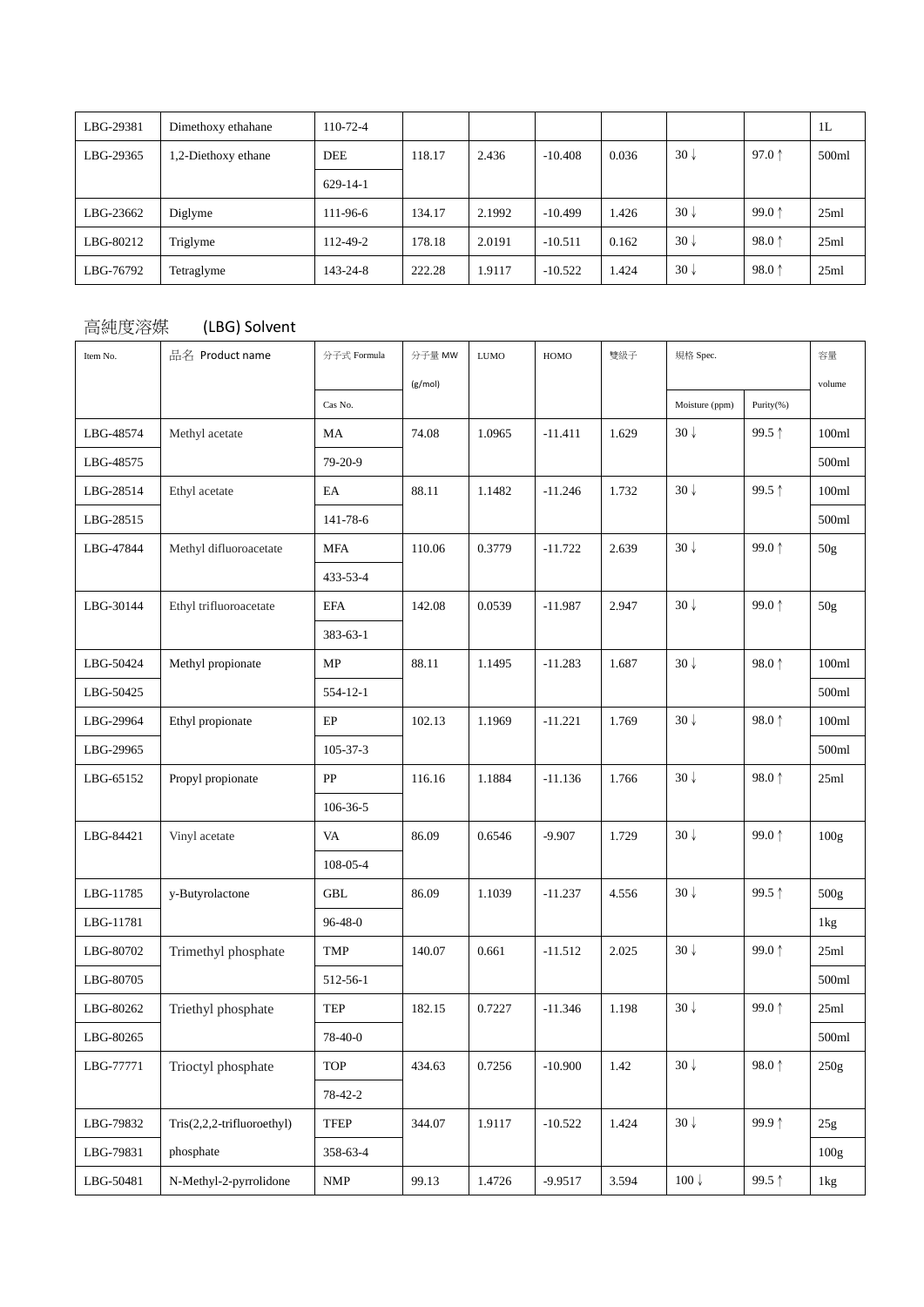|           |                       | 872-50-4       |         |             |           |       |                 |                 |               |
|-----------|-----------------------|----------------|---------|-------------|-----------|-------|-----------------|-----------------|---------------|
| LBG-24931 | N,N-Dimethylformamide | <b>DMF</b>     | 73.09   | 1.4925      | $-9.9667$ | 3.555 | $30\sqrt{ }$    | 99.5 ↑          | 1L            |
|           |                       | $68-12-2$      |         |             |           |       |                 |                 |               |
| LBG-27385 | 1,3-Dimethyl          | $\rm DMI$      | 114.15  | 1.3764      | $-9.470$  | 4.157 | $100\downarrow$ | 99.0↑           | 500g          |
|           | 2-Imidazolidinone     | 80-73-9        |         |             |           |       |                 |                 |               |
| LBG-24541 | N,N-Dimethylacetamide | <b>DMAC</b>    | 87.12   | 1.4402      | 9.553     | 3.556 | $30\downarrow$  | 99.0↑           | 1L            |
|           |                       | 127-19-5       |         |             |           |       |                 |                 |               |
| 高純度溶媒     | (LBG) Solvent         |                |         |             |           |       |                 |                 |               |
| Item No.  | 品名 Product name       | 分子式 Formula    | 分子量 MW  | <b>LUMO</b> | HOMO      | 雙級子   | 規格 Spec.        |                 | 容量            |
|           |                       |                | (g/mol) |             |           |       |                 |                 | volume        |
|           |                       | Cas No.        |         |             |           |       | Moisture (ppm)  | Purity(%)       |               |
| LBG-28252 | Ethylene sulfite      | ES             | 108.12  | 0.0263      | $-10.471$ | 2.434 | $---$           | 98.0 $\uparrow$ | 25g           |
|           |                       | 3741-38-6      |         |             |           |       |                 |                 |               |
| LBG-29352 | Ethyl Methylsulfone   |                | 108.16  | $-0.6215$   | $-11.889$ | 4.037 | $---$           | 98.0↑           | 25g           |
|           |                       | 594-43-4       |         |             |           |       |                 |                 |               |
| LBG-74315 | Sulfolane             | SL             | 120.17  | 0.6081      | $-11.893$ | 4.25  | 50 $\downarrow$ | 99.5 ↑          | 500ml         |
|           |                       | $126 - 33 - 0$ |         |             |           |       |                 |                 |               |
| LBG-48922 | 3- Methylsulfolane    | 3-MeSL         | 134.2   | $-0.5616$   | $-11.701$ | 4.363 | $30\downarrow$  | 98.0↑           | 25g           |
|           |                       | 872-93-5       |         |             |           |       |                 |                 |               |
| LBG-60431 | 1,3-Propanesultone    | <b>PS</b>      | 122-14  | $-0.7093$   | $-11.741$ | 4.88  | $\cdots$        | 99.0↑           | 100g          |
|           |                       | 1120-71-4      |         |             |           |       |                 |                 |               |
| LBG-25425 | Dimethyl sulfoxide    | <b>DMSO</b>    | 78.13   | 0.817       | $-9.5287$ | 5.048 | ----            | 99.0 $\uparrow$ | 500g          |
| LBG-25423 |                       | $67 - 68 - 5$  |         |             |           |       |                 |                 | 1kg           |
| LBG-00401 | Acetonitrile          | AN             | 41.05   | 1.6651      | $-12.465$ | 2.894 | $30\downarrow$  | 99.5 ↑          | 1L            |
|           |                       | 75-05-8        |         |             |           |       |                 |                 |               |
| LBG-01583 | Adiponitrile          |                | 108.14  | 1.43        | $-11.934$ | 0.009 | $30\sqrt{ }$    | 99.0↑           | 100ml         |
|           |                       | $111-69-3$     |         |             |           |       |                 |                 |               |
| LBG-84072 | Valeronitrile         |                | 83.13   | 1.7032      | $-11.605$ | 3.026 | $30\sqrt{ }$    | 99.5 ↑          | 25ml          |
|           |                       | 110-59-8       |         |             |           |       |                 |                 |               |
| LBG-34422 | Glutaronitrile        |                | 94.12   | 1.2373      | $-12.128$ | 2.937 | $30\sqrt{ }$    | 99.0↑           | 200ml         |
|           |                       | 544-13-8       |         |             |           |       |                 |                 |               |
| LBG-74142 | Succinonitrile        |                | 80.09   | 1.0264      | $-12.318$ | 0.054 | $\overline{a}$  | 99.0 $\uparrow$ | 25g           |
|           |                       | $110 - 61 - 2$ |         |             |           |       |                 |                 |               |
| LBG-11812 | Isobutyronitrile      |                | 69.11   | 1.8086      | $-12.060$ | 2.978 | $30\downarrow$  | 99.5↑           | 25ml          |
| LBG-11813 |                       | 78-82-0        |         |             |           |       |                 |                 | $1\mathbf{L}$ |
| LBG-08852 | Biphenyl              |                | 154.21  | $-0.2402$   | $-8.788$  | 0.001 | $30\downarrow$  | 99.0↑           | 25g           |
|           |                       | $92 - 52 - 4$  |         |             |           |       |                 |                 |               |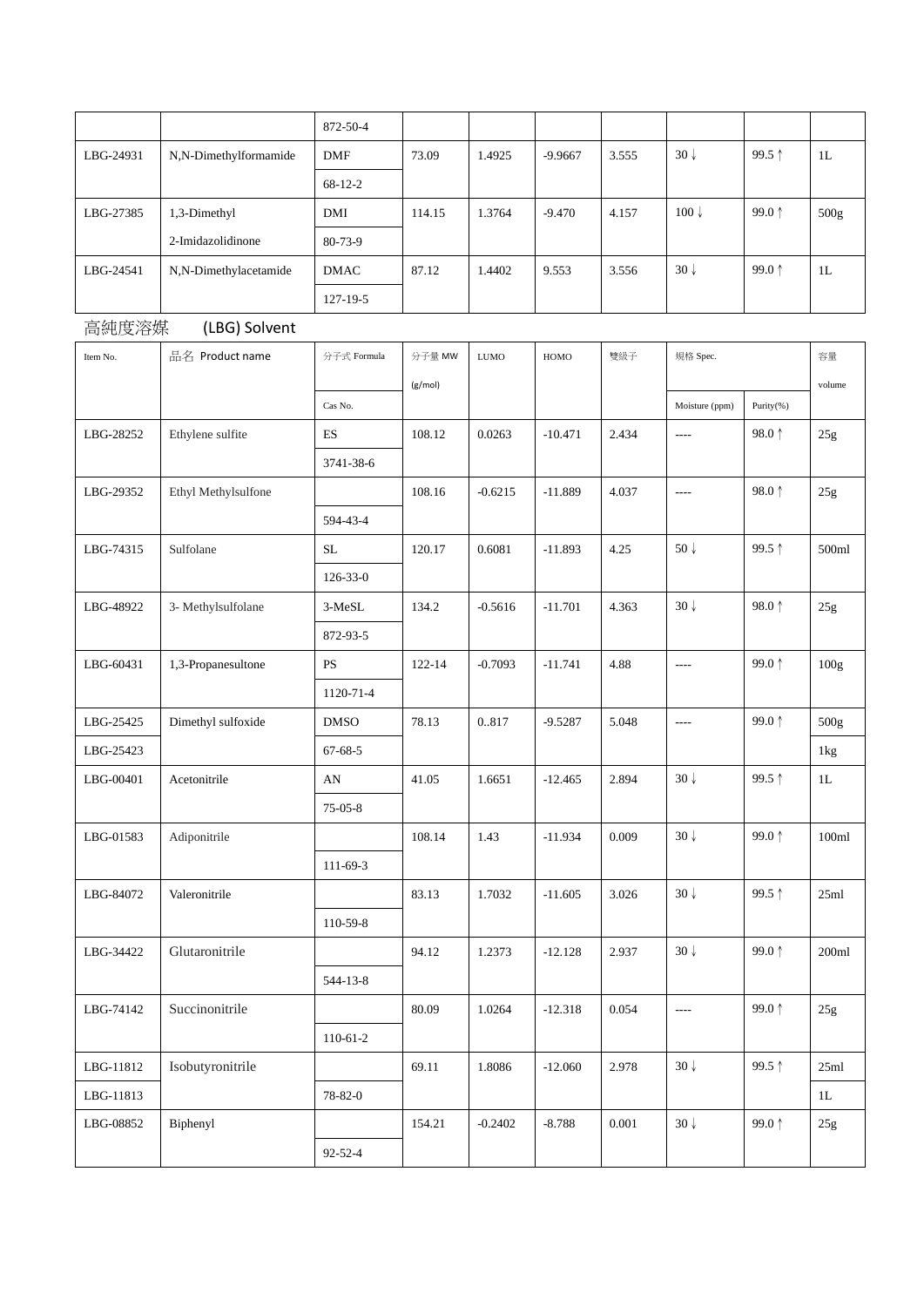| LBG-74122 | Succinic Anhydride |                | 100.07 | 0.1131 | $-11.82$ | 5.075    | 50 $\downarrow$ | 99.0 $1$        | 25g   |
|-----------|--------------------|----------------|--------|--------|----------|----------|-----------------|-----------------|-------|
|           |                    | $108 - 30 - 5$ |        |        |          |          |                 |                 |       |
| LBG-19412 | Cyclohexylbenzene  |                | 160.26 | 0.8397 | $-8.123$ | 0.001    | $30\downarrow$  | 98.0 $\uparrow$ | 25ml  |
|           |                    | 827-52-1       |        |        |          |          |                 |                 |       |
| LBG-77802 | Thiophene          |                | 84.14  | 0.2388 | $-9.426$ | 3.653    | $30\sqrt{ }$    | 98.0 $\uparrow$ | 25ml  |
|           |                    | $110-02-1$     |        |        |          |          |                 |                 |       |
| LBG-79025 | Toluene            |                | 92.14  | 0.874  | 0.52     | $-9.331$ | $30\sqrt{ }$    | 99.5 $1$        | 500ml |
|           |                    | 108-88-3       |        |        |          |          |                 |                 |       |

| 高純度溶媒 | (LBG) Solvent |
|-------|---------------|
|-------|---------------|

| Item No.  | 品名 Product name   | 分子式 Formula | 分子量 MW  | <b>LUMO</b> | HOMO      | 雙級子   | 規格 Spec.       |                 | 容量               |
|-----------|-------------------|-------------|---------|-------------|-----------|-------|----------------|-----------------|------------------|
|           |                   |             | (g/mol) |             |           |       |                |                 | volume           |
|           |                   | Cas No.     |         |             |           |       | Moisture (ppm) | Purity $(\%)$   |                  |
| LBG-32475 | Fluorobenzene     |             | 96.1    | 0.1635      | $-9.5451$ | 1.576 | $30\sqrt{ }$   | 99.0 $\uparrow$ | 500 <sub>g</sub> |
|           |                   | 462-06-6    |         |             |           |       |                |                 |                  |
| LBG-36592 | Hexafluorobenzene |             | 186.05  | $-1.4799$   | $-10.368$ | 0.001 | $30\sqrt{ }$   | 99.0 $\uparrow$ |                  |
|           |                   | 392-56-3    |         |             |           |       |                |                 |                  |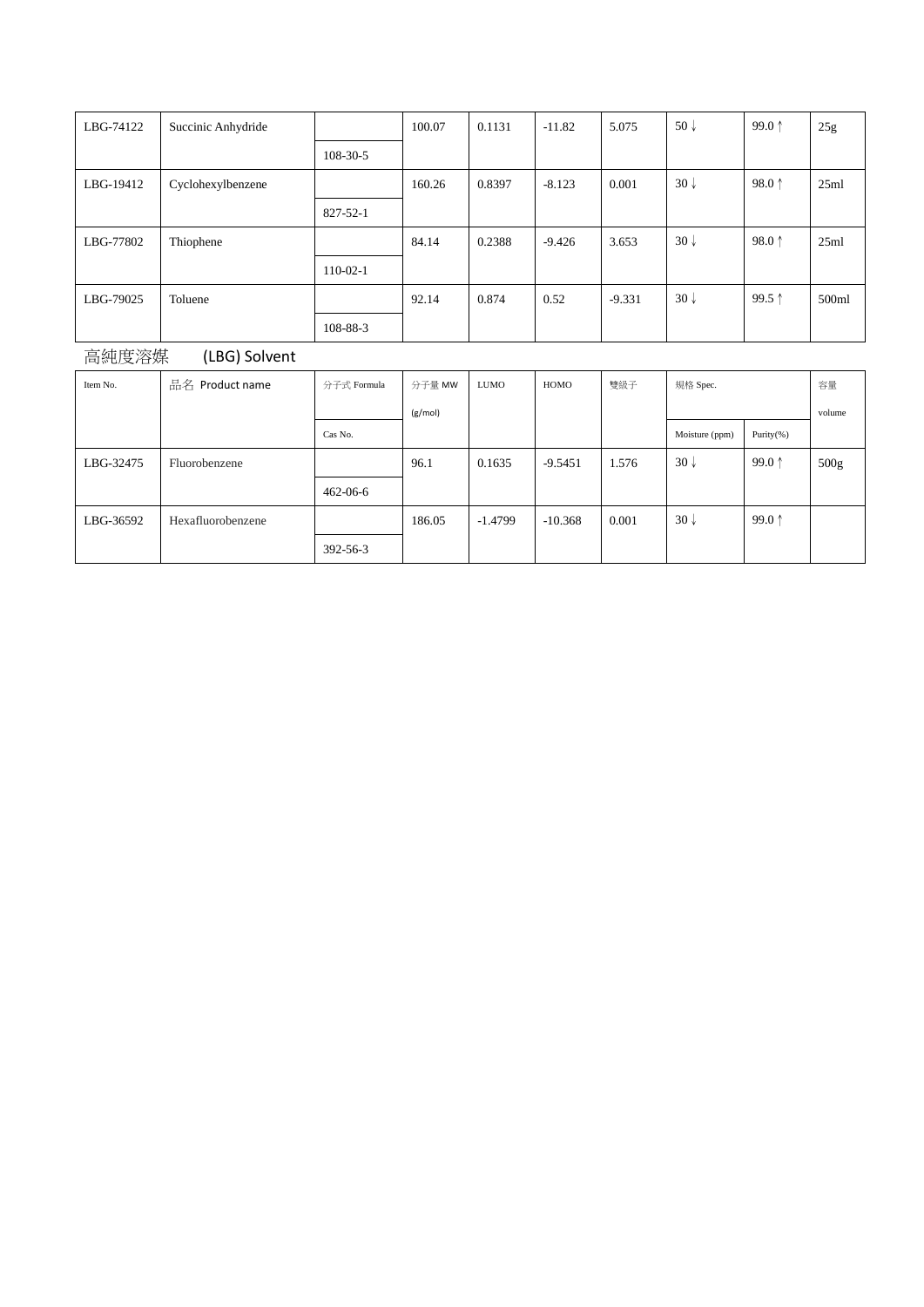| Item No.  | 品名 Product name |                |                    | 容器 Container | 容量 Volumn |  |
|-----------|-----------------|----------------|--------------------|--------------|-----------|--|
|           | 電解質 Electrolyte | Mol/L          | 容媒 Solvent         |              |           |  |
| LBG-00903 |                 | $\mathbf{1}$   | <b>DEC</b>         | SUS 容器       | 1KG       |  |
| LBG-00920 |                 | $\mathbf{1}$   | DMC                | SUS 容器       | 1KG       |  |
| LBG-00905 |                 | $\mathbf{1}$   | EMC                | SUS 容器       | 1KG       |  |
| LBG-00067 |                 | $\mathbf{1}$   | PC                 | SUS 容器       | 1KG       |  |
| LBG-00094 |                 | 1.2            | PC                 | SUS 容器       | 1KG       |  |
| LBG-00733 |                 | 1.5            | PC                 | SUS 容器       | 1KG       |  |
| LBG-00734 |                 | $\overline{2}$ | PC                 | SUS 容器       | 1KG       |  |
| LBG-96533 |                 | $\mathbf{1}$   | EC:DEC(1:1v/v%)    | SUS 容器       | 1KG       |  |
| LBG-00748 |                 | $\mathbf{1}$   | EC:DEC(1:1wt/wt%)  | SUS 容器       | 1KG       |  |
| LBG-00751 |                 | 1.3            | EC:DEC(1:1v/v%)    | SUS 容器       | 1KG       |  |
| LBG-00752 | $LIPF_6$        | 1.5            | EC:DEC(1:1v/v%)    | SUS 容器       | 1KG       |  |
| LBG-00753 |                 | 1.5            | EC:DEC(1:1wt/wt%)  | SUS 容器       | 1KG       |  |
| LBG-00068 |                 | $\mathbf{1}$   | EC:DEC(1:2v/v%)    | SUS 容器       | 1KG       |  |
| LBG-00088 |                 | 1.2            | EC:DEC(1:2v/v%)    | SUS 容器       | 1KG       |  |
| LBG-00754 |                 | 1.5            | EC:DEC(1:2v/v%)    | SUS 容器       | 1KG       |  |
| LBG-00985 |                 | $\mathbf{1}$   | EC:DEC(2:1v/v%)    | SUS 容器       | 1KG       |  |
| LBG-94913 |                 | $\mathbf{1}$   | EC:DEC(3:7 v/v% %) | SUS 容器       | 1KG       |  |
| LBG-00914 |                 | $\mathbf{1}$   | EC:DEC(3:7 wt/wt%) | SUS 容器       | 1KG       |  |
| LBG-00750 |                 | 1.2            | EC:DEC(3:7v/v%)    | SUS 容器       | 1KG       |  |
| LBG-94923 |                 | 1.3            | EC:DEC(3:7v/v%)    | SUS 容器       | 1KG       |  |
| LBG-00755 |                 | $\overline{2}$ | EC:DEC(3:7v/v%)    | SUS 容器       | 1KG       |  |
| LBG-00022 |                 | $\mathbf{1}$   | EC:DMC(1:1 v/v%)   | SUS 容器       | 1KG       |  |
| LBG-00927 |                 | $\mathbf{1}$   | EC:DMC(1:1wt/wt%)  | SUS 容器       | 1KG       |  |
| LBG-00762 |                 | 1.5            | EC:DMC(1:1v/v%)    | SUS 容器       | 1KG       |  |
| LBG-00764 |                 | $\overline{2}$ | EC:DMC(1:1v/v%)    | SUS 容器       | 1KG       |  |
| LBG-00018 |                 | $\mathbf{1}$   | EC:DMC(1:2v/v%)    | SUS 容器       | 1KG       |  |

## 鋰電池用電解液 LBG-Electrolyte Solution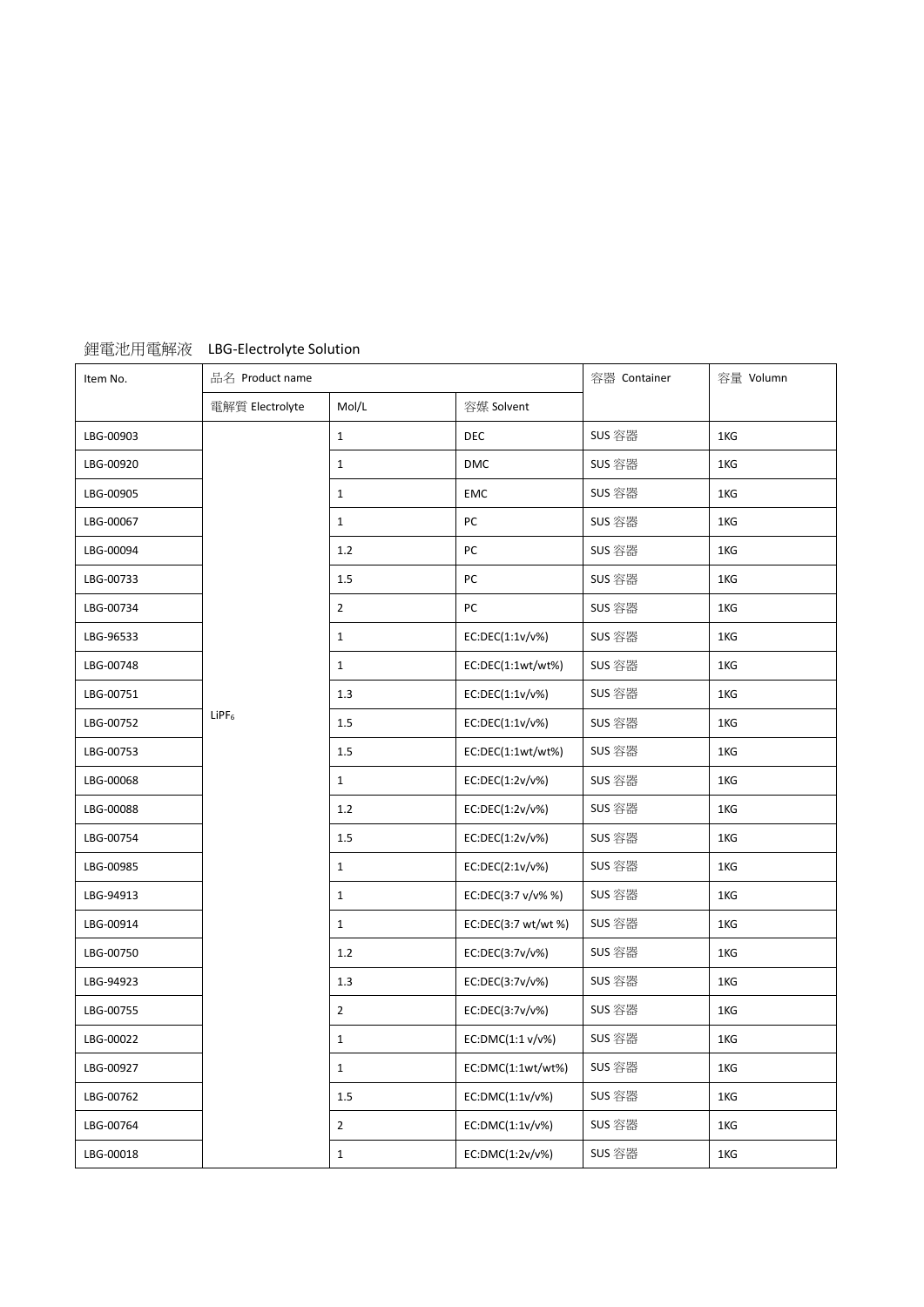| LBG-00919 |     | EC:DMC(1:2wt/wt%) | SUS 容器 | 1KG |
|-----------|-----|-------------------|--------|-----|
| LBG-00087 | 1.2 | EC:DMC(1:2v/v%)   | SUS 容器 | 1KG |
| LBG-94873 |     | EC:DMC(1:3v/v%)   | SUS 容器 | 1KG |
| LBG-00915 |     | EC:DMC(2:1v/v%)   | SUS 容器 | 1KG |
| LBG-00972 | 0.1 | EC:DMC(3:7v/v%)   | SUS 容器 | 1KG |
| LBG-00973 | 0.5 | EC:DMC(3:7v/v%)   | SUS 容器 | 1KG |
| LBG-00027 |     | EC:DMC(3:7v/v%)   | SUS 容器 | 1KG |
| LBG-00761 | 1.2 | EC:DMC(3:7v/v%)   | SUS 容器 | 1KG |

## 鋰電池用電解液 LBG-Electrolyte Solution

| Item No.  | 品名 Product name |              |                   | 容器 Container | 容量 Volumn |
|-----------|-----------------|--------------|-------------------|--------------|-----------|
|           | 電解質 Electrolyte | Mol/L        | 容媒 Solvent        |              |           |
| LBG-00763 |                 | 1.5          | EC:DMC(3:7w/w%)   | SUS 容器       | 1KG       |
| LBG-00768 |                 | $\mathbf{1}$ | EC:DMC(1:1v/v%)   | SUS 容器       | 1KG       |
| LBG-00024 |                 | $\mathbf{1}$ | EC:EMC(1:1v/v%)   | SUS 容器       | 1KG       |
| LBG-00069 |                 | $\mathbf{1}$ | EC:EMC(1:2v/v%)   | SUS 容器       | 1KG       |
| LBG-00910 |                 | $\mathbf{1}$ | EC:EMC(1:2W/W%)   | SUS 容器       | 1KG       |
| LBG-00062 |                 | $\mathbf{1}$ | EC:EMC(3:7v/v%)   | SUS 容器       | 1KG       |
| LBG-00773 |                 | 1.2          | EC:EMC(1:3v/v%)   | SUS 容器       | 1KG       |
| LBG-00070 |                 | 1.5          | EC:EMC(1:3v/v%)   | SUS 容器       | 1KG       |
| LBG-94893 |                 | $\mathbf{1}$ | EC:EMC(3:7v/v%)   | SUS 容器       | 1KG       |
| LBG-00770 |                 | $\mathbf{1}$ | EC:EMC(3:7wt/wt%) | SUS 容器       | 1KG       |
| LBG-00065 | $L$ iPF $_6$    | $\mathbf{1}$ | EC:PC(1:1v/v%)    | SUS 容器       | 1KG       |
| LBG-00019 |                 | $\mathbf{1}$ | EC:PC(1:1 W/W%)   | SUS 容器       | 1KG       |
| LBG-00021 |                 | $\mathbf{1}$ | EC:PC(3:1v/v%)    | SUS 容器       | 1KG       |
| LBG-00063 |                 | $\mathbf{1}$ | EC:PC(3:7v/v%)    | SUS 容器       | 1KG       |
| LBG-00735 |                 | $\mathbf{1}$ | PC:DEC(1:1v/v%)   | SUS 容器       | 1KG       |
| LBG-00737 |                 | $\mathbf{1}$ | PC:DMC(1:1v/v%)   | SUS 容器       | 1KG       |
| LBG-00737 |                 | $\mathbf{1}$ | PC:DMC(1:1v/v%)   | SUS 容器       | 1KG       |
| LBG-00738 |                 | $\mathbf{1}$ | PC:DMC(1:2v/v%)   | SUS 容器       | 1KG       |
| LBG-00739 |                 | $\mathbf{1}$ | PC:DMC(2:1v/v%)   | SUS 容器       | 1KG       |
| LBG-00740 |                 | $\mathbf{1}$ | PC:DMC(3:7v/v%)   | SUS 容器       | 1KG       |
| LBG-00017 |                 | $\mathbf{1}$ | PC:DME(1:1v/v%)   | SUS 容器       | 1KG       |
| LBG-00013 |                 | $\mathbf{1}$ | PC:DME(3:7v/v%)   | SUS 容器       | 1KG       |
| LBG-00742 |                 | $\mathbf{1}$ | PC:DME(1:1v/v%)   | SUS 容器       | 1KG       |
| LBG-00743 |                 | 1.2          | PC:EMC(1:1v/v%)   | SUS 容器       | 1KG       |
| LBG-00744 |                 | 1.5          | PC:EMC(1:1v/v%)   | SUS 容器       | 1KG       |
| LBG-00745 |                 | 1.5          | PC:EMC(1:2v/v%)   | SUS 容器       | 1KG       |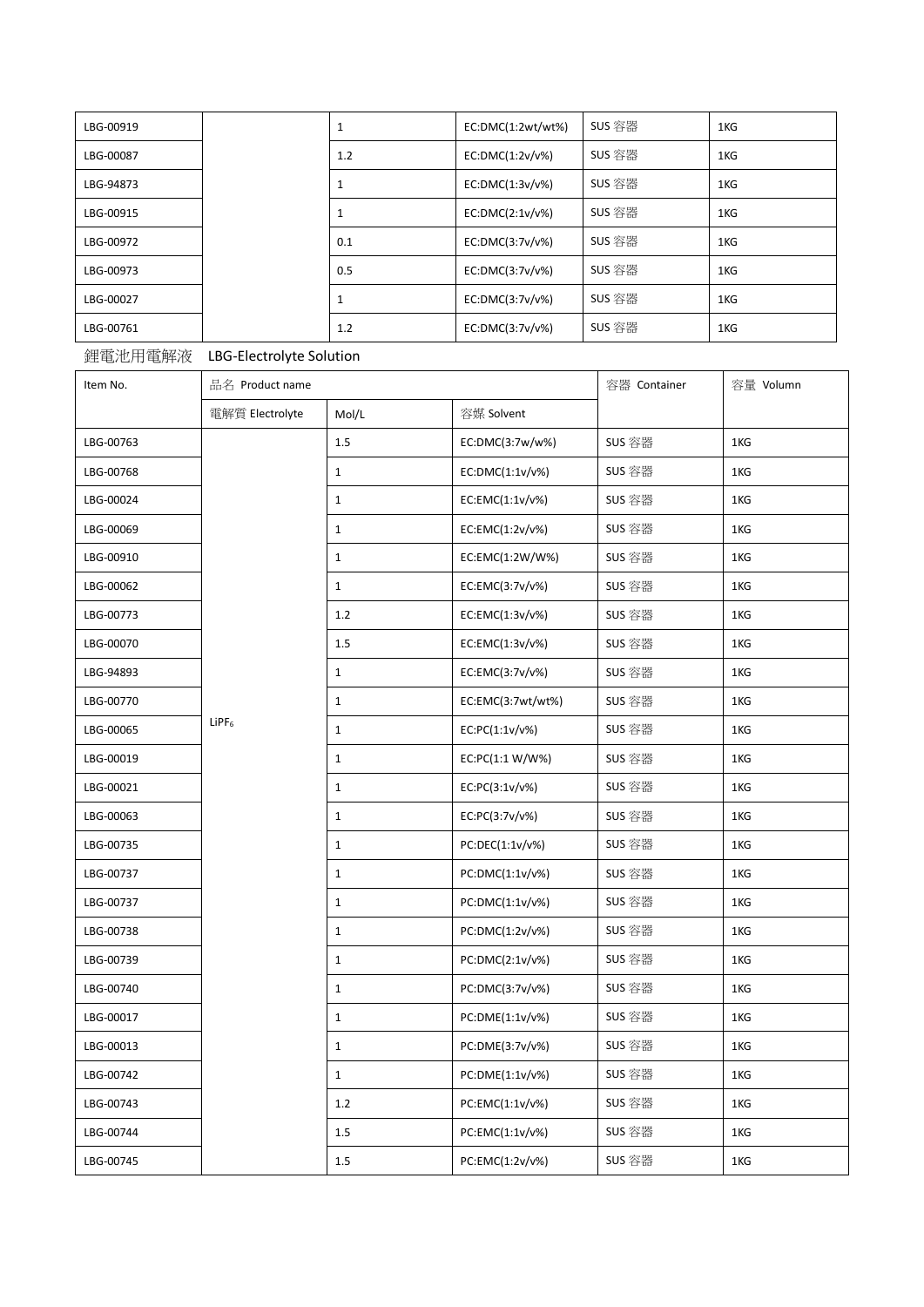| LBG-00899 | 1   | PC:EMC(3:7v/v%)       | SUS 容器 | 1KG |
|-----------|-----|-----------------------|--------|-----|
| LBG-00015 |     | EC:DMC:DEC(1:1:1v/v%) | SUS 容器 | 1KG |
| LBG-00765 |     | EC:DMC:EMC(1:1:1v/v%) | SUS 容器 | 1KG |
| LBG-94943 |     | EC:DMC:EMC(3:2:2v/v%) | SUS 容器 | 1KG |
| LBG-00756 |     | EC:DEC:DMC(1:1:1w/w%) | SUS 容器 | 1KG |
| LBG-00093 |     | EC:EMC:DEC(1:1:1v/v%) | SUS 容器 | 1KG |
| LBG-00929 |     | EC:DC:DEC(1:1:1v/v%)  | SUS 容器 | 1KG |
| LBG-00110 | 1.2 | EC:PC:DEC(3:1:4v/v%)  | SUS 容器 | 1KG |

## 鋰電池用電解液 LBG-Electrolyte Solution

| Item No.  | 品名 Product name      |                | 容器 Container       | 容量 Volumn |     |
|-----------|----------------------|----------------|--------------------|-----------|-----|
|           | 電解質 Electrolyte      | Mol/L          | 容媒 Solvent         |           |     |
| LBG-00015 |                      | $\mathbf{1}$   | <b>DEC</b>         | SUS 容器    | 1KG |
| LBG-00765 |                      | $\mathbf 1$    | <b>DMC</b>         | SUS 容器    | 1KG |
| LBG-94943 |                      | $\mathbf{1}$   | <b>EMC</b>         | SUS 容器    | 1KG |
| LBG-00756 |                      | $\mathbf{1}$   | PC                 | SUS 容器    | 1KG |
| LBG-00093 |                      | $\mathbf{1}$   | PC                 | SUS 容器    | 1KG |
| LBG-00929 |                      | $\mathbf{1}$   | PC                 | SUS 容器    | 1KG |
| LBG-00110 | $L$ iPF <sub>6</sub> | $\mathbf{2}$   | PC                 | SUS 容器    | 1KG |
| LBG-00974 |                      | $\mathbf{1}$   | EC:DEC(1:1v/v%)    | SUS 容器    | 1KG |
| LBG-00909 |                      | $\mathbf{1}$   | EC:DEC(1:1wt/wt%)  | SUS 容器    | 1KG |
| LBG-01628 |                      | 1.3            | EC:DEC(1:1v/v%)    | SUS 容器    | 1KG |
| LBG-94953 |                      | 1.5            | EC:DEC(1:1v/v%)    | SUS 容器    | 1KG |
| LBG-00921 |                      | 1.5            | EC:DEC(1:1wt/wt%)  | SUS 容器    | 1KG |
| LBG-00016 |                      | $\mathbf{1}$   | EC:DEC(1:2v/v%)    | SUS 容器    | 1KG |
| LBG-00042 |                      | 0.5            | PC                 | PE 容器     | 1KG |
| LBG-00038 |                      | $\mathbf{1}$   | PC                 | PE 容器     | 1KG |
| LBG-00041 |                      | $\mathbf{1}$   | EC:DEC(1:1v/v%)    | PE 容器     | 1KG |
| LBG-00061 |                      | $\mathbf{1}$   | EC:DEC(1:1 wt/wt%) | PE 容器     | 1KG |
| LBG-00103 |                      | $\mathbf{1}$   | EC:DEC(1:3 v/v%)   | PE 容器     | 1KG |
| LBG-00857 |                      | $\mathbf{1}$   | EC:DEC(1:1v/v%)    | PE 容器     | 1KG |
| LBG-00861 |                      | $\mathbf{1}$   | EC:DEC(1:1v/v%)    | PE 容器     | 1KG |
| LBG-00786 |                      | 1.5            | EC:DEC (1:1 v/v%)  | PE 容器     | 1KG |
| LBG-00787 |                      | 1.5            | EC:DMC(1:1wt/wt %) | PE 容器     | 1KG |
| LBG-00858 | LiBF <sub>4</sub>    | $\overline{2}$ | EC:DMC(1:1wt/wt%)  | PE 容器     | 1KG |
| LBG-96873 |                      | $\mathbf{1}$   | EC:DMC(1:1v/v%)    | PE 容器     | 1KG |
| LBG-00783 |                      | $\mathbf{1}$   | EC:DMC(1:1v/v%)    | PE 容器     | 1KG |
| LBG-00788 |                      | 1.5            | EC:DMC(1:2v/v%)    | PE 容器     | 1KG |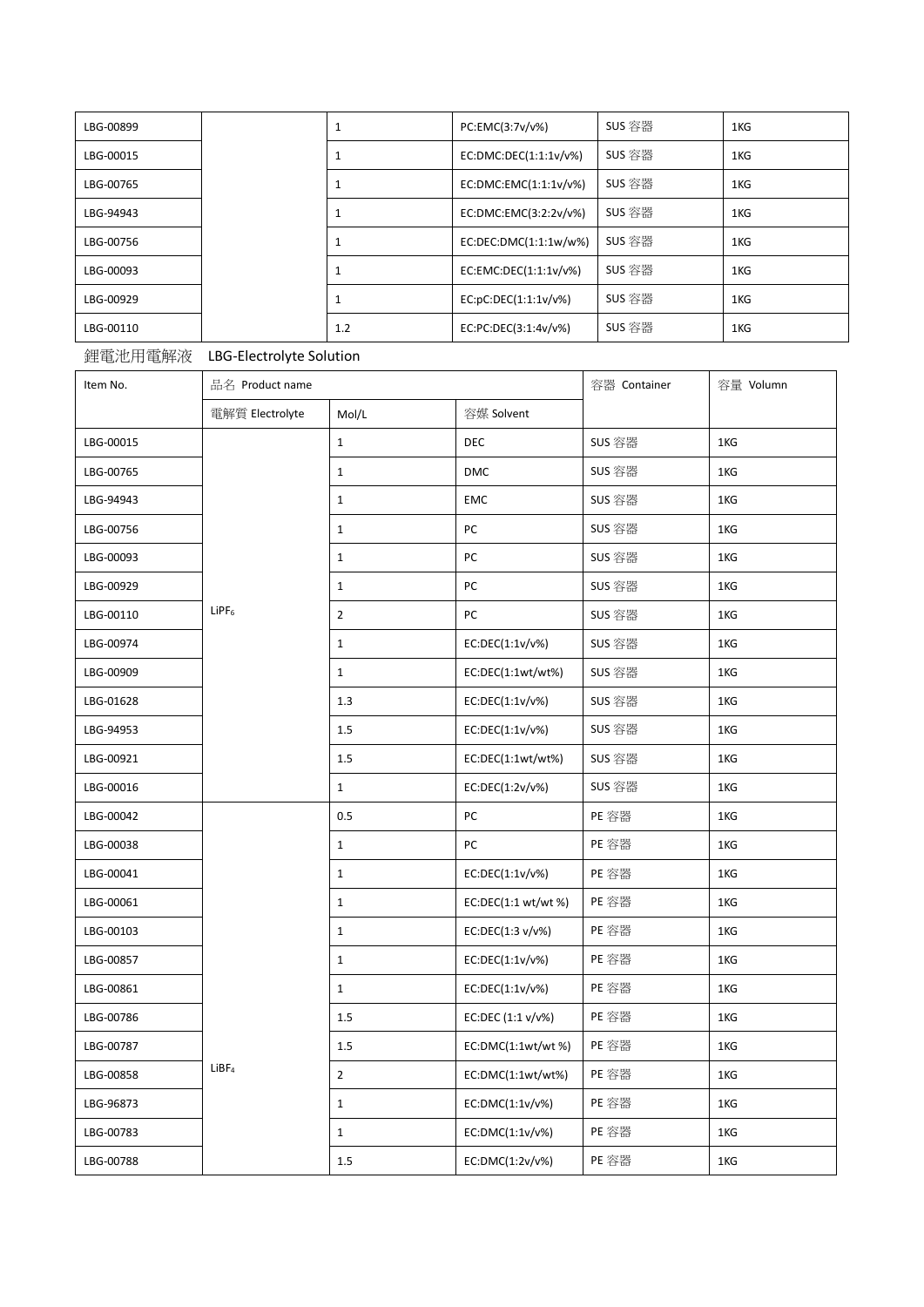| LBG-00784 |     | EC:DMC(1:2wt/wt%) | PE 容器 | 1KG |
|-----------|-----|-------------------|-------|-----|
| LBG-00056 |     | EC:DMC(1:2v/v%)   | PE 容器 | 1KG |
| LBG-00860 |     | EC:DMC(1:3v/v%)   | PE 容器 | 1KG |
| LBG-00101 | 1.5 | EC:DMC(2:1v/v%)   | PE 容器 | 1KG |
| LBG-00789 | 1.5 | EC:DMC(3:7v/v%)   | PE 容器 | 1KG |
| LBG-00040 |     | EC:DMC(3:7v/v%)   | PE 容器 | 1KG |
| LBG-00037 |     | EC:DMC(3:7v/v%)   | PE 容器 | 1KG |
| LBG-00790 | 1.2 | EC:DMC(3:7v/v%)   | PE 容器 | 1KG |

## 鋰電池用混和溶媒 LBG-Mixed Sovent

| Item No.  | 品名 Product name        | 容器 Container              | 容量 Volumn |
|-----------|------------------------|---------------------------|-----------|
| LBG-00043 | EC:DEC(1:1 v/v%)       | <b>Brown Glass bottle</b> | 1KG       |
| LBG-00875 | EC:DEC(1:1w/w%)        | Brown Glass bottle        | 1KG       |
| LBG-00791 | EC:DEC(1:2v/v%)        | <b>Brown Glass bottle</b> | 1KG       |
| LBG-00792 | EC:DEC(3:7v/v%)        | <b>Brown Glass bottle</b> | 1KG       |
| LBG-00044 | EC:DMC(1:1v/v%)        | <b>Brown Glass bottle</b> | 1KG       |
| LBG-00876 | EC:EMC(1:1w/w%)        | <b>Brown Glass bottle</b> | 1KG       |
| LBG-00092 | EC:DMC(1:2v/v%)        | <b>Brown Glass bottle</b> | 1KG       |
| LBG-00873 | EC:DMC(3:7v/v%)        | <b>Brown Glass bottle</b> | 1KG       |
| LBG-00112 | EC:EMC(1:1 v/v%)       | <b>Brown Glass bottle</b> | 1KG       |
| LBG-00073 | EC:EMC(1:2 v/v%)       | <b>Brown Glass bottle</b> | 1KG       |
| LBG-00795 | EC:EMC(1:2 w/w%)       | <b>Brown Glass bottle</b> | 1KG       |
| LBG-00796 | EC:EMC(3:7 v/v%)       | <b>Brown Glass bottle</b> | 1KG       |
| LBG-00798 | EC:PC(1:1 v/v%)        | <b>Brown Glass bottle</b> | 1KG       |
| LBG-00877 | PC:DMC(1:1 v/v%)       | <b>Brown Glass bottle</b> | 1KG       |
| LBG-00874 | PC:EMC(1:1 v/v%)       | <b>Brown Glass bottle</b> | 1KG       |
| LBG-00793 | EC:DEC:DMC(1:1:1 v/v%) | <b>Brown Glass bottle</b> | 1KG       |
| LBG-01270 | EC:DMC:EMC(1:1:1 v/v%) | <b>Brown Glass bottle</b> | 1KG       |
| LBG00984  | PC:EC:EMC(1:1:1 v/v%)  | Brown Glass bottle        | 1KG       |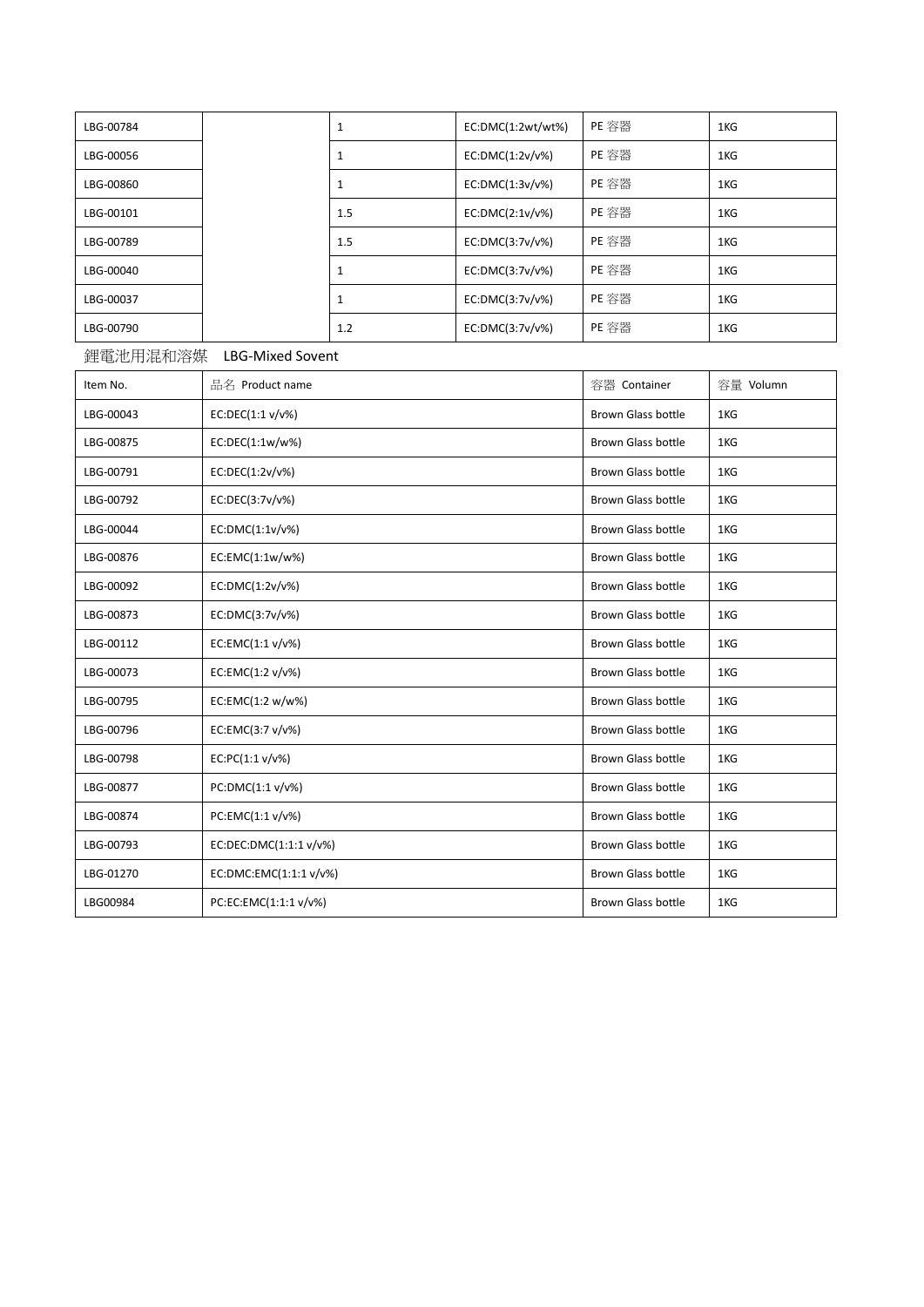# JAPAN KISHIDA CHEMICAL CO., LTD CPG

電容器級電解質 Capacitor Electrolyte Capacitor Grade

| Item No.  | 品名                                   | 分子式                             | 分子量       | 規格               |                 | 容量               |
|-----------|--------------------------------------|---------------------------------|-----------|------------------|-----------------|------------------|
|           | Product name                         | Formula                         | MW(g/mol) | Spec.            |                 | Volume           |
|           |                                      | Cas No.                         |           | 水分值              | 純度              |                  |
|           |                                      |                                 |           | Moisture(ppm)    | Purity $(% )$   |                  |
| CPG-92432 | Tetraethylammonium Tetrafluoroborate | $(C_2H_5)_4NBF_4$               | 217.1     | $50\sqrt{ }$     | 99.9 $\uparrow$ | 25g              |
| CPG-92434 |                                      | TEABF <sub>4</sub>              |           |                  |                 | 50 <sub>g</sub>  |
| CPG-92431 |                                      |                                 |           |                  |                 | 100 <sub>g</sub> |
| CPG-92435 |                                      |                                 |           |                  |                 | 500g             |
| CPG-77612 | Triethylmethylammonium               | $(C_2H_5)_3CH_3N-N(SO_2CF_3)_2$ | 396.37    | $100 \downarrow$ | $- - - -$       | 25g              |
| CPG-77614 | bis(trifluoromethanesulfonyl)imide   | <b>TEMATFSI</b>                 |           |                  |                 | 50 <sub>g</sub>  |
| CPG-77611 |                                      |                                 |           |                  |                 | 100 <sub>g</sub> |
| CPG-77632 | Tetraethylammonium Lithium           | $(C_2H_5)_4N-N(SO_2CF_3)_2$     | 410.40    | $100 \downarrow$ | $--- -$         | 25g              |
| CPG-77634 | bis(trifluoromethanesulfonyl)imide   | <b>TEATFSI</b>                  |           |                  |                 | 50 <sub>g</sub>  |
| CPG-77631 |                                      | 171611-11-3                     |           |                  |                 | 100 <sub>g</sub> |

離子液體 -電解質 ILD Electrolyte

| Item No.  | 品名                                 | 分子式                     | 分子量       | 規格              |           | 容量               |
|-----------|------------------------------------|-------------------------|-----------|-----------------|-----------|------------------|
|           | Product name                       | Formula                 | MW(g/mol) | Spec.           |           | Volume           |
|           |                                    | Cas No.                 |           | 水分值             | 純度        |                  |
|           |                                    |                         |           | Moisture(ppm)   | Purity(%) |                  |
| ILD-77792 | <b>TMPA-TFSI</b>                   | $C_8H_{16}F_6N_2O_4S_2$ | 382.37    | 50 $\downarrow$ | $- - - -$ | 25g              |
| ILD-77794 | Trimethyl propyl ammonium          |                         |           |                 |           | 50g              |
| ILD-77791 | bis(trifluoromethanesulfonyl)imide |                         |           |                 |           | 100 <sub>g</sub> |
| ILD-77795 |                                    |                         |           |                 |           | 500g             |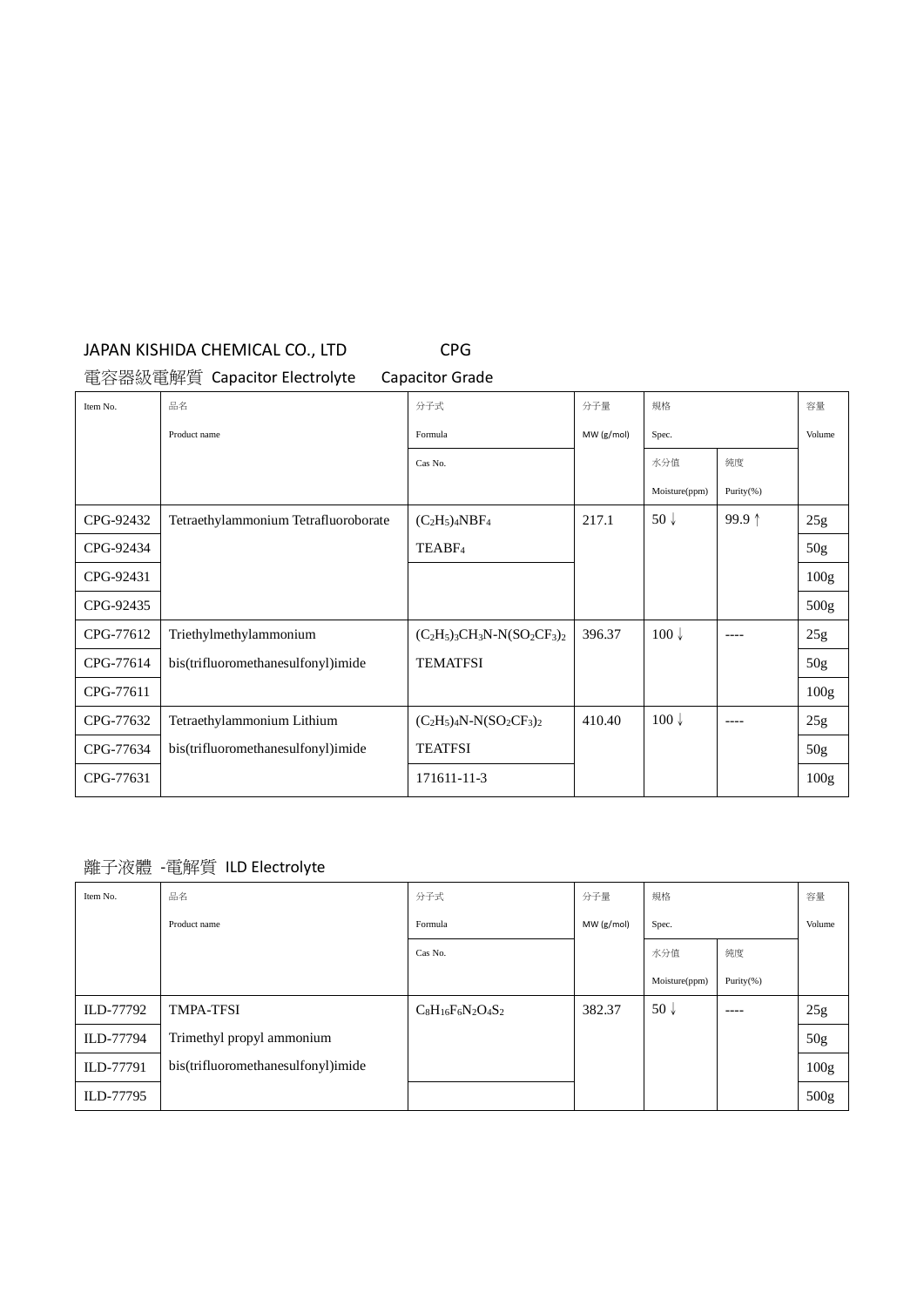| Item No.  | 品名                                  | 分子式                           | 分子量        | 規格              |           | 容量              |
|-----------|-------------------------------------|-------------------------------|------------|-----------------|-----------|-----------------|
|           | Product name                        | Formula                       | MW (g/mol) | Spec.           |           | Volume          |
|           |                                     | Cas No.                       |            | 水分值             | 純度        |                 |
|           |                                     |                               |            | Moisture(ppm)   | Purity(%) |                 |
| ILD-28622 | $EMI-BF4$                           | $C_6H_{11}BF_4N_2$            | 191.97     | $--- -$         | ----      | 25g             |
|           | 1-ethyl-3-methyl imidazolium        |                               |            |                 |           |                 |
|           | tetrafluoroborate                   | 143314-16-3                   |            |                 |           |                 |
| ILD-28292 | <b>EMI-TFSI</b>                     | $C_8H_{11}F_6N_3O_4S_2$       | 391.31     | 50 $\downarrow$ | ----      | 25g             |
| ILD-28294 | 1-ethyl-3-methyl imidazolium        |                               |            |                 |           | 50 <sub>g</sub> |
| ILD28291  | bis(trifluoromethanesulfonyl)imide  |                               |            |                 |           | 100g            |
| ILD-28295 |                                     | 174899-82-2                   |            |                 |           | 500g            |
| ILD-99632 | $BP-BF4$                            | $C_9H_{14}$ BF <sub>4</sub> N | 223.02     | ----            | ----      | 25g             |
|           | 1-butylpyridinium tetrafluoroborate | 203389-28-0                   |            |                 |           |                 |
| ILD-48932 | MPPip-TFSI                          | $C_{11}H_{20}F_6N_2O_4S_2$    | 422.41     | ----            |           | 25g             |
|           | 1-methyl-1-propylpiperridinium      |                               |            |                 |           |                 |
|           | bis(trifluoromethanesulfonyl)imide  | 608140-12-1                   |            |                 |           |                 |
| ILD-49312 | MPPyr-TFSI                          | $C_{10}H_{18}F_6N_2O_4S_2$    | 408.38     | ----            | $--- -$   | 25g             |
|           | 1-methyl-1-propylpyrrolidinium      |                               |            |                 |           |                 |
|           | bis(trifluoromethanesulfonyl)imide  | 223437-05-6                   |            |                 |           |                 |

## 離子液體 –溶媒 ILD Solvent

# CPG -電解液 CPG Electrolyte solution

| Item No.  | 品名 Product name                  |         |    |                |
|-----------|----------------------------------|---------|----|----------------|
|           | 電解質 electrolyte                  | 莫耳濃度    | 溶媒 |                |
|           |                                  | (mol/L) |    |                |
| CPG-00101 | $(C_2H_5)_4NBF_4$                |         | AN | 1 <sub>L</sub> |
|           | Et <sub>4</sub> NBF <sub>4</sub> |         |    |                |
| CPG-00005 | TEABF <sub>4</sub>               |         | PC | 1kg            |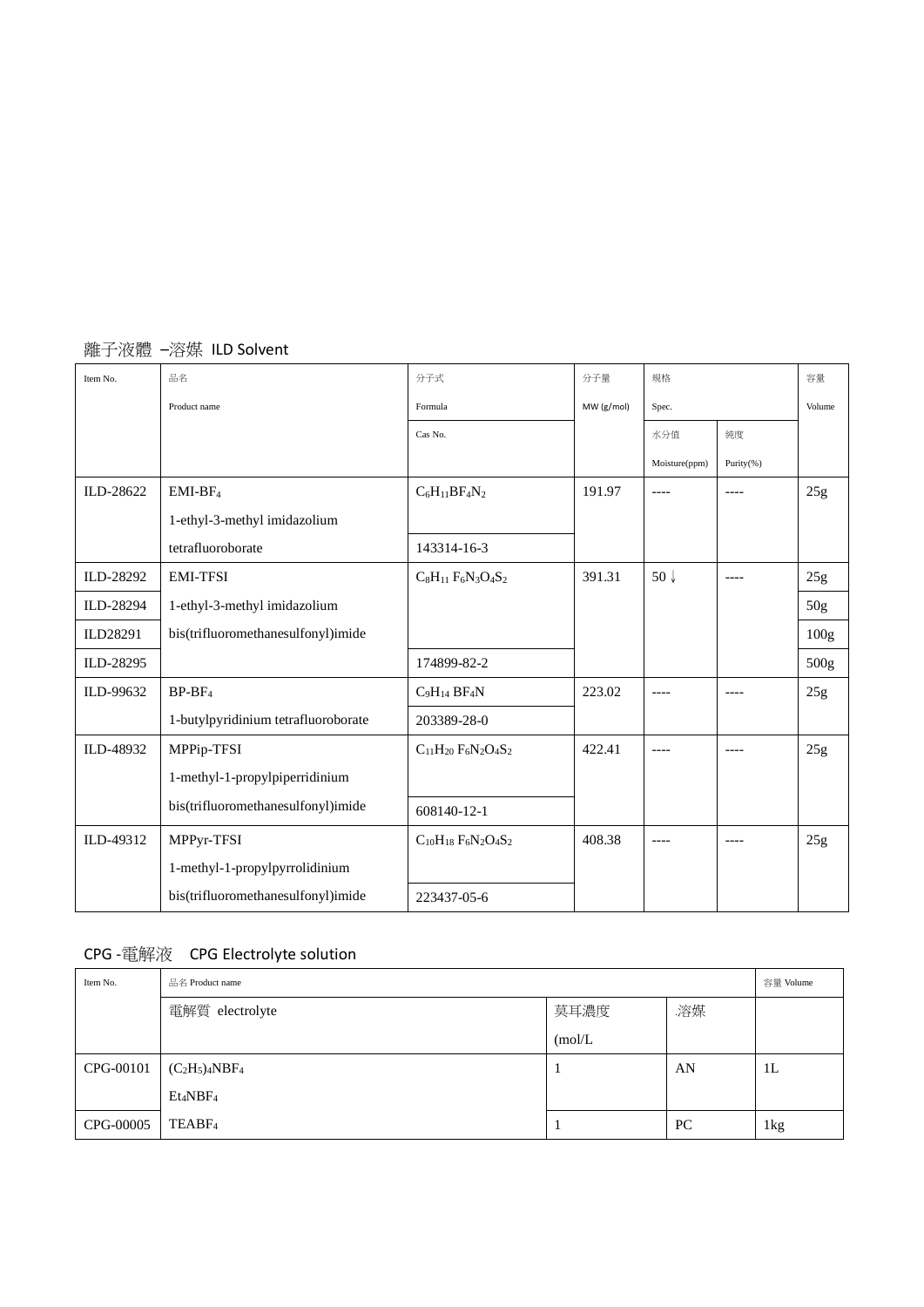## **KISHIDA** 電池材料 LBG/CPG/MBG/ILD/結著劑/導電劑

#### **LBG(Lithium Battery Grade)**鋰電池級

在網路情報全球普及,電子業發達的今日,電池成為生活中必須的重要能源項目,其進步使得AV、PC 等電子機 器變小、變輕及無線化。電池要薄型化、輕量化、高容量化,電池業界需求量很大的鋰(lithium)二次電池,高分 子(polymer)電池扮演了主要的角色,其性能取決於正極材料、負極材料、電解液、分隔器(separator)的組合。

日本岸田化學公司(KISHIDA CHEMICAL COMPANY)提供的LBG 鋰電池級(Lithium

Battery Grade)電池用相關溶液(elsolve)"能有效呈現顧客的材料特性,受全國的大學、研究機構,國內外企業強力 支持。其特徵如下:

・本公司獨家完備的精製技術及高純度溶媒生產線

・由ISO 認證的工廠研究、生產、品管、一貫作業的高品質製品

・可應顧客需求調整、製造數十公克到數百公斤的訂貨

・原則上訂貨後十四天內可交貨,"今日訂貨,十天後即可使用"的特例也可溝通協調。

"依您需求的電池材料提供給您"是鎂雅化學公司(MAYA CHEMICAL

COMPANY)與日本岸田化學公司 (KISHIDA CHEMICAL COMPANY)的主要目標

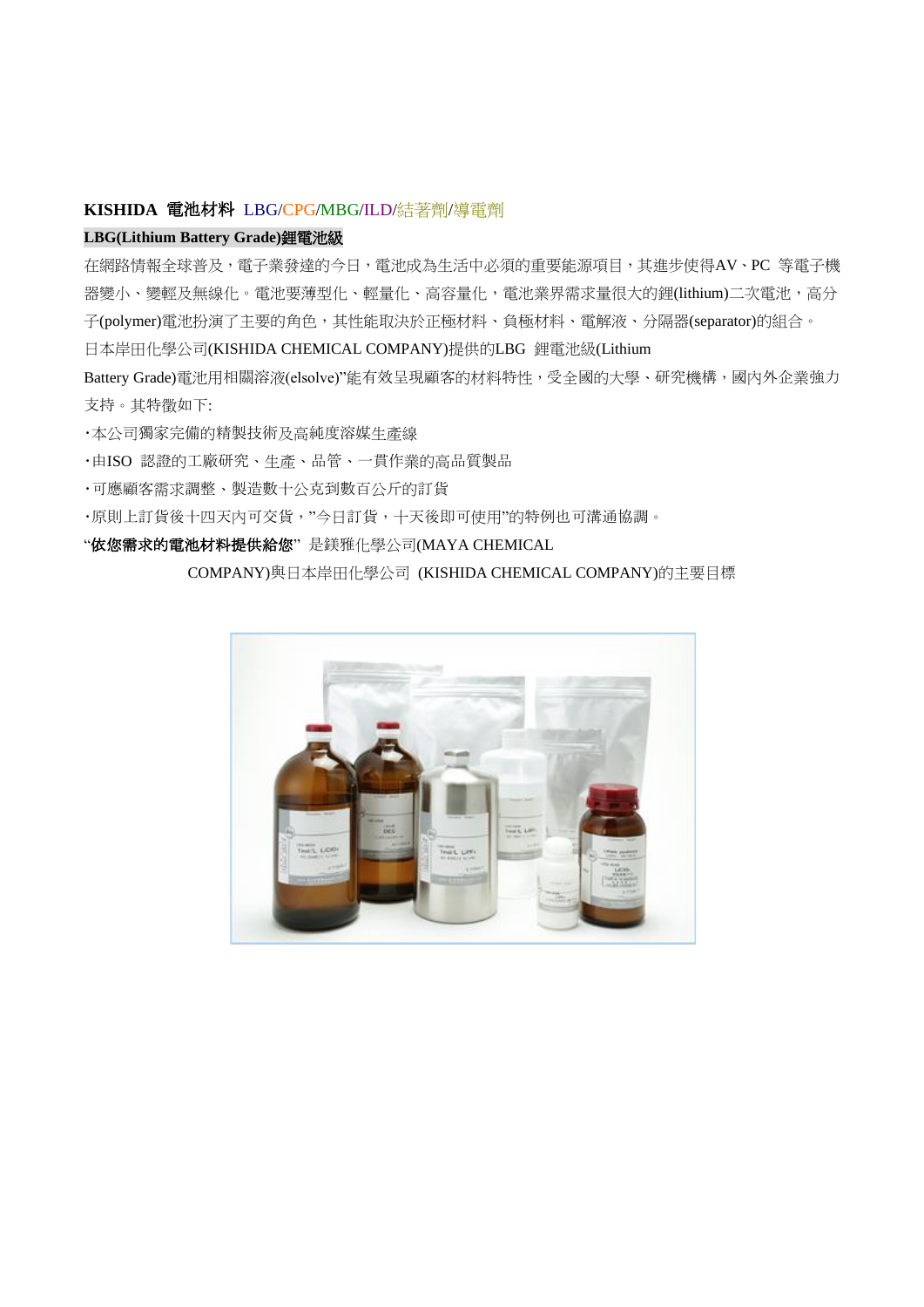

#### CPG(Capacitor Grade)電容器級

電氣二重層CapactorEDLC(Electric Double Layer Capacitor)跟電氣化學反應充放的二次電池不同,它是利用活性炭 等多孔質炭素電極的細孔內部形成的離子吸著層(電氣二重層)來蓄存電荷。

此兩片電極間以電解液當介體,當加電壓(充電時),陰離子向正極、陽離子向負極移動,陰離子和正孔、陽離子 和電子形成電氣二重層,如此儲存了電氣能量。另外吸附著的離子由其他電極離開,由電子的流動形成放電,因 此EDLC 有如下的特徵:

˙可以瞬間產生大電流

·和現有的二次電池不同,因不含鋰**或鈷之**類的**金屬,對環保**的貢獻是可**期待**的。

˙和二次電池相比,不會產生因充放電次數產生的容量劣化現象

可用於電動車補助能源、夜間能源儲存等。實現能量密度高、耐大電壓、適用於大溫度範圍的電氣二重層容量的 實用化。

岸田化學設立了新的"CPG Capacitor Grade",開發了稱為電容器用的相關溶媒(Capasolve)的自家電解質的同時, 也提供符合研究者期望的製品。